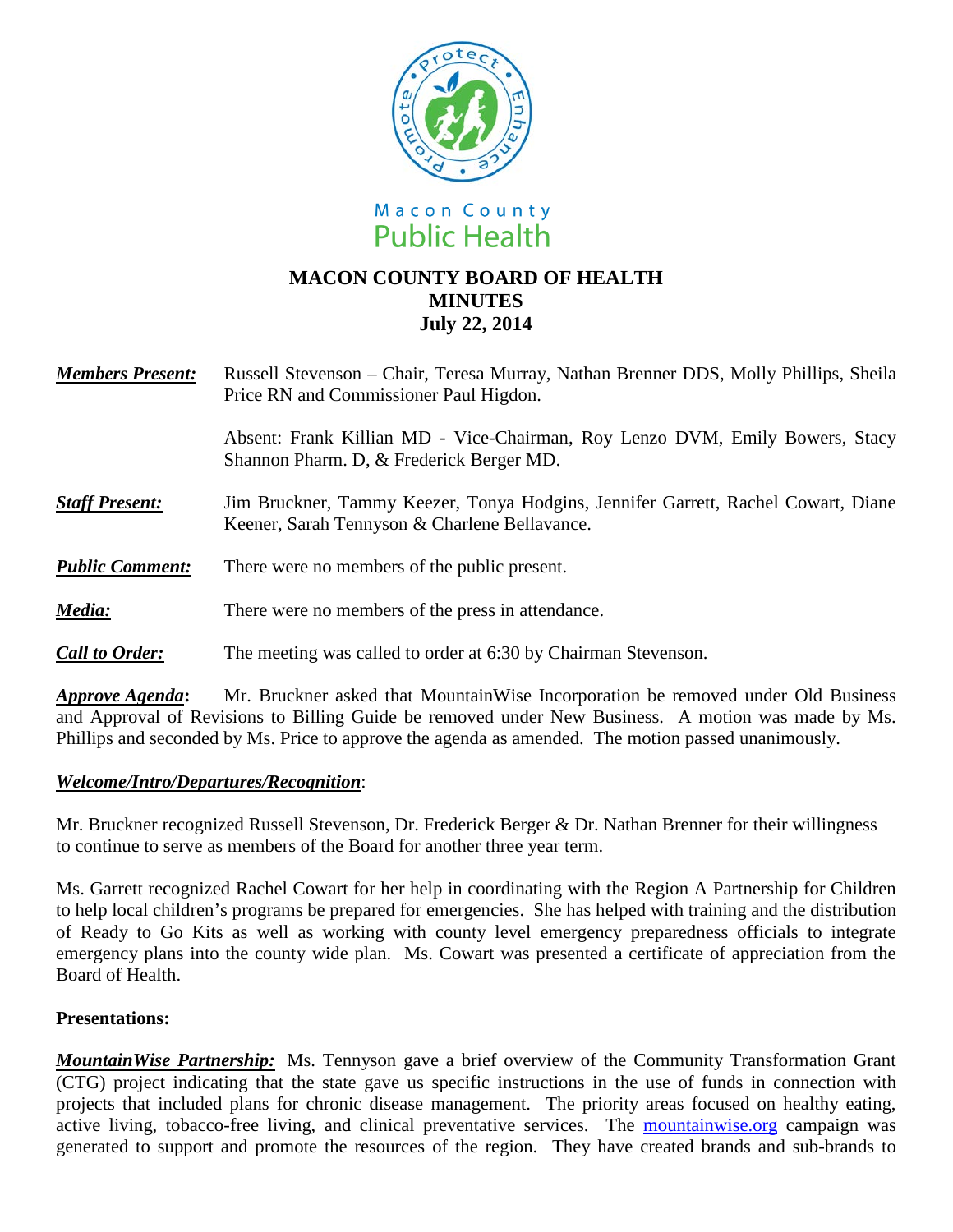market the local resources. This information can be accessed on The MountainWise.org website. A copy of Sarah's presentation is available upon request and is attached to these minutes.

*Approve Minutes of Previous Meeting:* A motion was made by Ms. Phillips and seconded by Ms. Murray to approve the minutes of the June 24, 2014 meeting as presented. The motion passed unanimously. **Old Business:**

*Budget Update:* Ms. Hodgins reported on the month of June and Year to Date expenses and revenue. A copy of her report is attached to these minutes.

## **New Business:**

*Celebration Lunch for NACCHO Award:* Mr. Bruckner reported to the Board that our agency had received a national award from NACCHO for their work on the tobacco free parks and recreation policy that was supported by the Board. Mr. Bruckner asked permission to use some of the budgeted Board of Health funds to pay for a luncheon for the employees in celebration of the hard work the employees did on this project. A motion was made by Ms. Price and seconded by Ms. Phillips to allow Board funds to be used for this lunch. The motion passed unanimously.

*Electronic Health Record Selection Process:* Ms. Keener reported that during the search process for an EMR she and other employees had traveled to other counties to see their systems in operation. The two programs that we were comparing were Cure MD and Patagonia. The visits were to help our agency determine which system would be most beneficial for our upcoming transfer of records to a paperless system. Being a Public Health Department, we are required to report certain data to the state, with that in mind; we need to choose a system that would be able to generate the data to the state reporting system. The State had indicated in the past that HIS would be the EHR for the counties and be able to meet Meaningful Use Standards. HIS has not been able to accomplish all of the requirements and is not HL7 compliant which means it is not able to talk to other systems. Our current system HIS does have a capable practice management component but is limited in clinical readiness, these are reasons that we cannot continue with the HIS system. The vendors we are looking at have experience with public health and state reporting requirements. Cure MD and Patagonia are both web based and can be used off site. Patagonia is application design where Cure MD is not. Currently state required documents are loaded into both programs. When state changes are made to program specific documentation, Patagonia has agreed to make changes across all their counties with no extra charge where Cure MD has not committed to the same cost agreement. Patagonia has acquired former HIS employees for technical assistance and support. Mrs. Price asked if there were safeguards built into the system to protect our data. Ms. Keener indicated that there were. Both systems would host the program but we would own the data. Mrs. Price offered to go to the next Commissioner's meeting in support of Patagonia and its application based system since it sounded like it was the system that would be able to grow without interrupting workflow with system upgrades.

*Board of Health Members on Committees:* Mr. Bruckner asked that the Board members advise Charlene of any committees or associations they are members of to see if the information can be included as part of the agency's committees list.

*Population Health Management Vs. Population Health Improvement:* Mr. Bruckner reported that the community hears most about population health management where our department is more concerned with population health improvement. Our focus is policy change related to primary prevention/wellness rather than secondary/tertiary prevention - care of the sick.

**Motion:** A motion was made at 8:00 p.m. by Commissioner Higdon and seconded by Dr. Brenner to go into closed session to discuss a personnel matter and that Mr. Bruckner and Ms. Keezer remain in attendance. The motion passed unanimously.